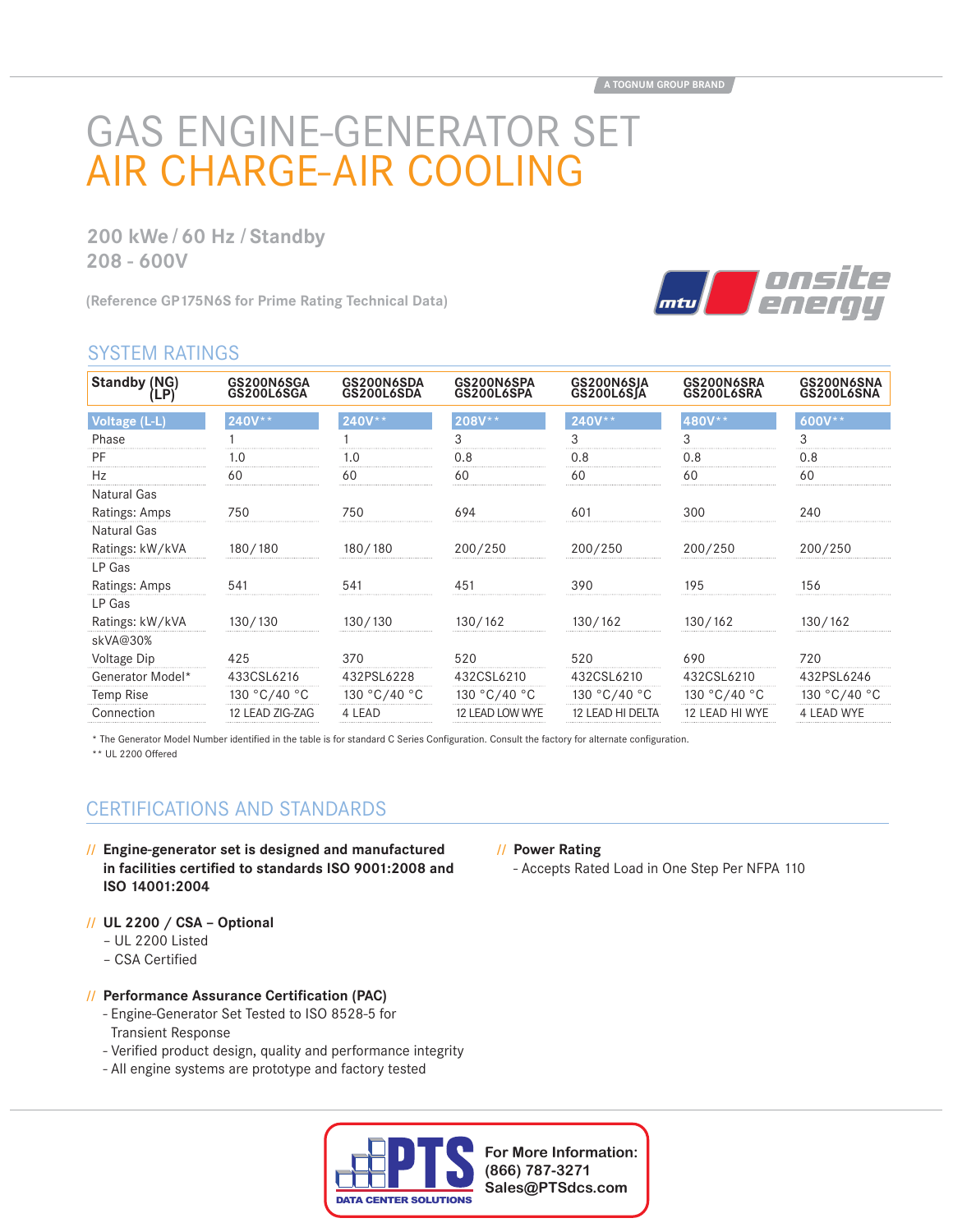# STANDARD FEATURES\*

- **//** MTU Onsite Energy is a single source supplier
- **//** Global Product Support
- **//** 2 Year Standard Warranty
- **//** 11.1 L Turbo Engine Charge Air Cooling
	- 11.1 Liter Displacement
	- 4-Cycle
- **//** 3-Way Catalyst
- **//** Optional Fuels: LP Liquid and Dual Fuel
- **//** Engine-generator resilient mounted
- **//** Complete Range of Accessories

## **//** Generator

- Brushless, Rotating Field Generator
- 2/3 Pitch Windings
- 300% Short Circuit Capability with Optional PMG
- **//** Digital Control Panel(s)
	- UL Recognized, CSA Certified, NFPA 110
	- Complete System Metering
	- LCD Display
- **//** Cooling System
	- Integral Set-Mounted
	- Engine Driven Fan

## STANDARD EQUIPMENT\*

## **// Engine**

|                                   | , , , , , ,  |
|-----------------------------------|--------------|
| Air Cleaner                       | 4 pole       |
| Oil Pump                          | 130°         |
| Oil Drain Extension & S/O Valve   | 1 Bea        |
| Full Flow Oil Filter              | Flexib       |
| Jacket Water Pump                 | Full A       |
| Thermostats                       | 125%         |
| Blower Fan & Fan Drive            | 3-pha        |
| Radiator - Unit Mounted           | 100%         |
| Electric Starting Motor - 24V     | 3% Ma        |
| Governor - Electronic Isochronous |              |
| Base - Formed Steel               |              |
| SAE Flywheel & Bell Housing       | Di           |
| Charging Alternator - 24V         |              |
| Battery Box & Cables              | Digita       |
| Flexible Fuel Connectors          | <b>Engin</b> |
| Flexible Exhaust Connection       | Gener        |
| <b>EPA Certified Engine</b>       | <b>Engin</b> |
|                                   |              |

| 4 pole, Rotating Field                  |  |
|-----------------------------------------|--|
| 130 °C Maximum Standby Temperature Rise |  |
| 1 Bearing, Sealed                       |  |
| <b>Flexible Coupling</b>                |  |
| <b>Full Amortisseur Windings</b>        |  |
| 125% Rotor Balancing                    |  |
| 3-phase Voltage Sensing                 |  |
| 100% of Rated Load - One Step           |  |
| 3% Maximum Harmonic Content             |  |

#### **// Digital Control Panel(s)**

| Digital Metering                                    |  |
|-----------------------------------------------------|--|
| <b>Engine Parameters</b>                            |  |
| <b>Generator Protection Functions</b>               |  |
| Engine Protection                                   |  |
| SAE J1939 Engine ECU Communications                 |  |
| Windows-based Software                              |  |
| Multilingual Capability                             |  |
| Remote Communications to RDP-110 Remote Annunciator |  |
| 16 Programmable Contact Inputs                      |  |
| Up to 11 Contact Outputs                            |  |
| UL Recognized, CSA Certified, CE Approved           |  |
| Event Recording                                     |  |
| IP 54 Front Panel Rating with Integrated Gasket     |  |
| NFPA110 Compatible                                  |  |
|                                                     |  |

## **// Generator**

| NEMA MG1, IEEE and ANSI standards compliance for temperature rise |
|-------------------------------------------------------------------|
| and motor starting                                                |
| Self Ventilated and Drip-proof                                    |
| Superior Voltage Waveform                                         |
| Solid State, Volts-per-hertz Regulator                            |
| ±1% Voltage Regulation No load to full load                       |

\* Represents standard product only. Consult Factory/MTU Onsite Energy Distributor for additional configurations.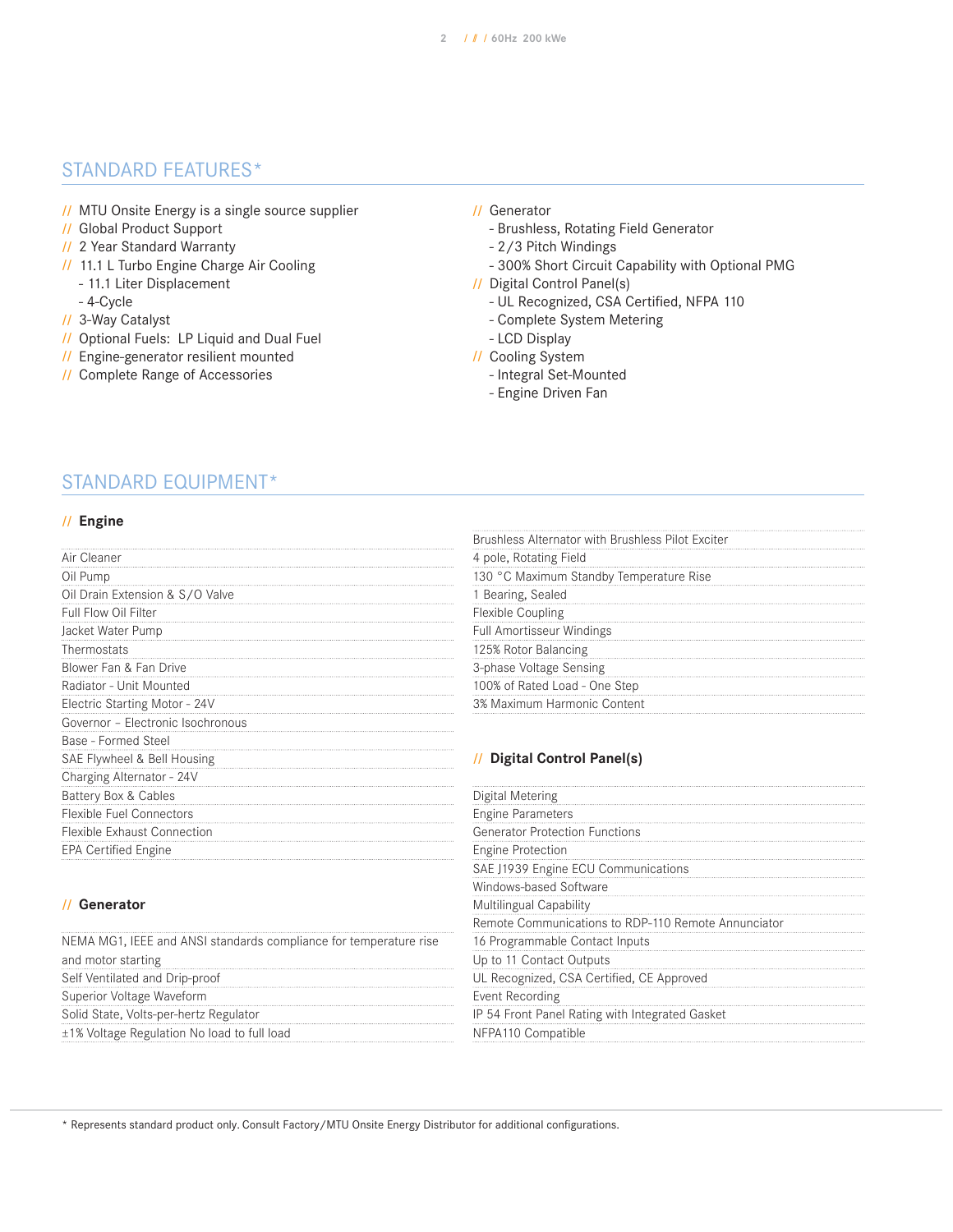# APPLICATION DATA

#### **// Engine**

| Manufacturer                       | Doosan           |
|------------------------------------|------------------|
| Model                              | <b>11.1L CAC</b> |
| <b>Type</b>                        | 4-Cycle          |
| Arrangement                        | 6-Inline         |
| Displacement: L (in <sup>3</sup> ) | 11.1(673)        |
| Bore: cm (in)                      | 12.3(4.84)       |
| Stroke: cm (in)                    | 15.5(6.1)        |
| <b>Compression Ratio</b>           | 10.5:1           |
| <b>Rated RPM</b>                   | 1,800            |
| Engine Governor                    | <b>Bosch</b>     |
| Maximum Power (NG): kWm (bhp)      | 225 (302)        |
| Maximum Power (LP): kWm (bhp)      | 155 (208)        |
| <b>Speed Regulation</b>            | ±0.5%            |
| Air Cleaner                        | Drv              |

## **// Liquid Capacity (Lubrication)**

| Total Oil System: L (gal)             | 28.5(8)    |
|---------------------------------------|------------|
| Engine Jacket Water Capacity: L (gal) | 25(5.5)    |
| System Coolant Capacity: L (gal)      | 149 (32.8) |

## **// Electrical**

| Electric Volts DC                                            |     |
|--------------------------------------------------------------|-----|
| Cold Cranking Amps Under -17.8 $^{\circ}$ C (0 $^{\circ}$ F) | 900 |

## **// Fuel Inlet**

| <b>Fuel Supply Connection Size</b>                               | 2" NP1              |
|------------------------------------------------------------------|---------------------|
| Fuel Supply Pressure: mm H <sub>2</sub> 0 (in. H <sub>2</sub> 0) | $178 - 279(7 - 11)$ |

#### **// Fuel Consumption (NG-1000 BTU/ft3 / LP-2500 BTU/ft3 )**

|                                                         | NG.          | I PG.      |
|---------------------------------------------------------|--------------|------------|
| At 100% of Power Rating: $m^3/hr$ (ft <sup>3</sup> /hr) | 59.9 (2,115) | 19.9 (704) |
| At 75% of Power Rating: $m^3/hr$ (ft <sup>3</sup> /hr)  | 46.7 (1.648) | 17 (600)   |
| At 50% of Power Rating: $m^3/hr$ (ft <sup>3</sup> /hr)  | 32.8 (1.157) | 11.5(404)  |

## **// Cooling - Radiator System**

| Ambient Capacity of Radiator: °C (°F)                  | $50(122)^*$    |  |
|--------------------------------------------------------|----------------|--|
| Maximum Restriction of Cooling Air, Intake,            |                |  |
| and Discharge Side of Rad.: kPa (in. H <sub>2</sub> 0) | 0.12(0.5)      |  |
| Water Pump Capacity: L/min (gpm)                       | 310 (82)       |  |
| Heat Rejection to Coolant: kW (BTUM)                   | 194.6 (11,071) |  |
| Heat Radiated to Ambient: kW (BTUM)                    | 40.4 (2,295)   |  |

\* Installation of enclosures reduces the ambient capacity of the cooling system by 1 °C (1.8 °F). Gravity exhaust louvers reduce ambient capacity of the cooling system by an additional 3 °C (5.5 °F).

#### **// Air Requirements**

| Aspirating: *m <sup>3</sup> /min (SCFM)                  | 11.7 (400)   |  |
|----------------------------------------------------------|--------------|--|
| Air Flow Required for Rad.                               |              |  |
| Cooled Unit: **m <sup>3</sup> /min (SCFM)                | 631 (22,300) |  |
| <b>Remote Cooled Applications:</b>                       |              |  |
| Air Flow Required for Dissipation                        |              |  |
| of Radiated Gen-set Heat for a                           |              |  |
| Max of 25 °F Rise: $\text{*}$ m <sup>3</sup> /min (SCFM) | 237 (8,365)  |  |

\* Air density =  $1.184 \text{ kg/m}^3$  (0.0739 lbm/ft<sup>3</sup>)

\*\* At 0.25 kPa (1 in.  $H_2$ 0) static pressure and 52 °C (125 °F) at radiator

## **// Exhaust System**

| 694 (1,281)  |
|--------------|
|              |
| 38.8 (1,371) |
|              |
| 2.5(10.25)   |
|              |